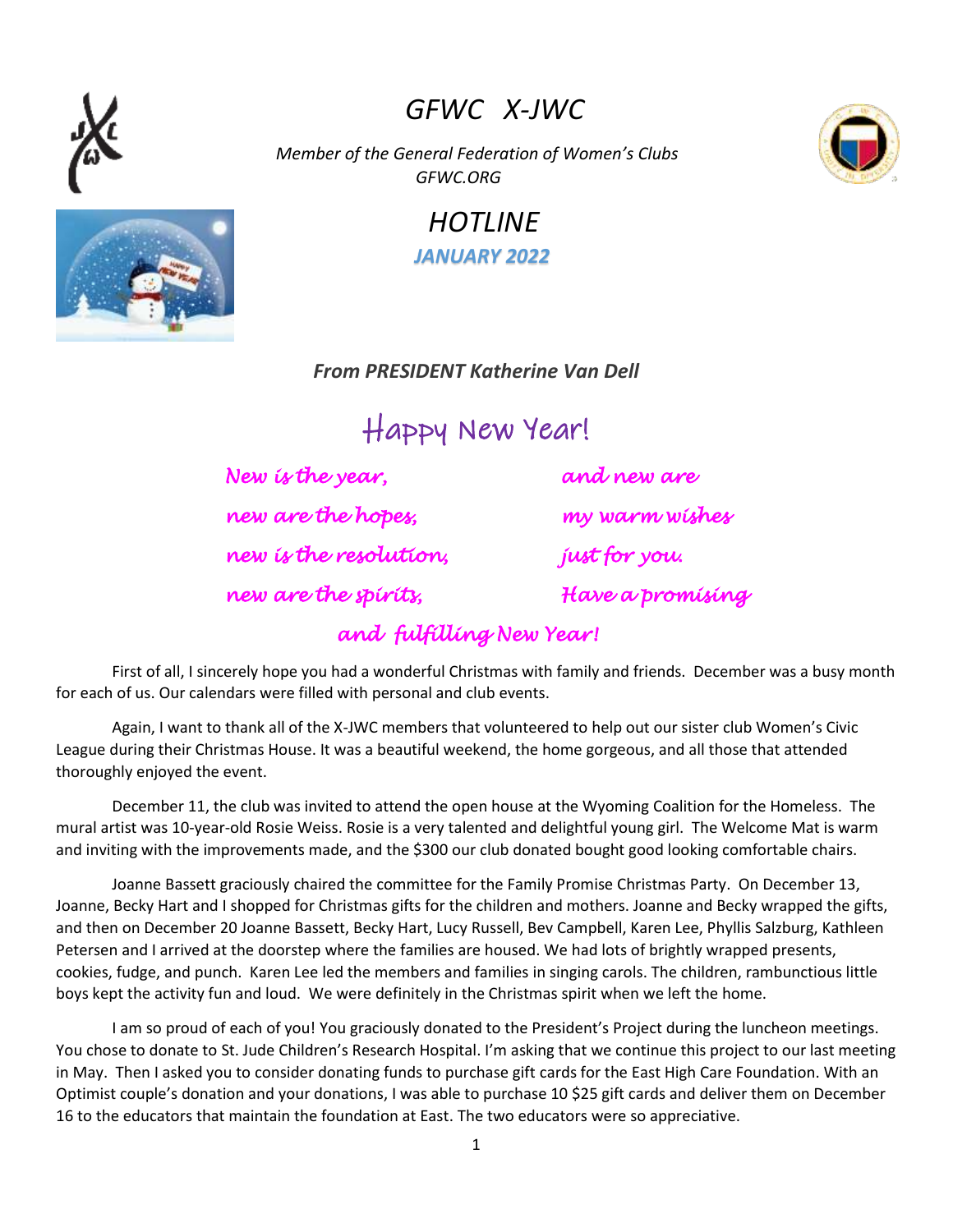Sadly, we lost a beloved member, Thelma Harrell, during December. Thelma's funeral was held December 29. Club members donated funds to purchase food for the reception following the funeral. Thelma will be missed by all.

Thank you for all you do! I am very proud to be a member of this wonderful club. Now onward to a new year. May 2022 smile favorably upon each and every one of us.





President Katherine presents gift cards to Rosie Weiss stands in front of mural she East High Cares Foundation coordinators. created at Coalition for Homeless Welcome Mat.

### **EDUCATION AND LIBRARIES COMMUNITY SERVICE PROGRAM, Carolyn Turbiville, Chairman**

That time of month again and last time for 2021. Happy New Year. For the year, I think we did some unusual projects considering COVID.

Our last project was very interesting. As Education and Library chairman, my challenge to the club was to see how many books would be donated until December 26,2021. 20 X-JWC members responded to the challenge with about 120 books given. It was interesting who the books went to: husbands, children, grandkids, great grandkids, great nieces and nephews, friends, children at Family Promise, X-JWC sisters, PEO member, "Take a book give a book", school



and probably other places. Many people should have some good reading for the winter.

Kathy Petersen did 26.48 hours at the Laramie County Library during the past year at the Youth Awards tent for children who read a certain number of books. Great work, Kathy. I would like to see more involvement at the Library for us. Please let me know if you have an idea for a project for the next 4 months.

*If you are not willing to learn, no one can help you. If you are determined to learn, no one can stop you!*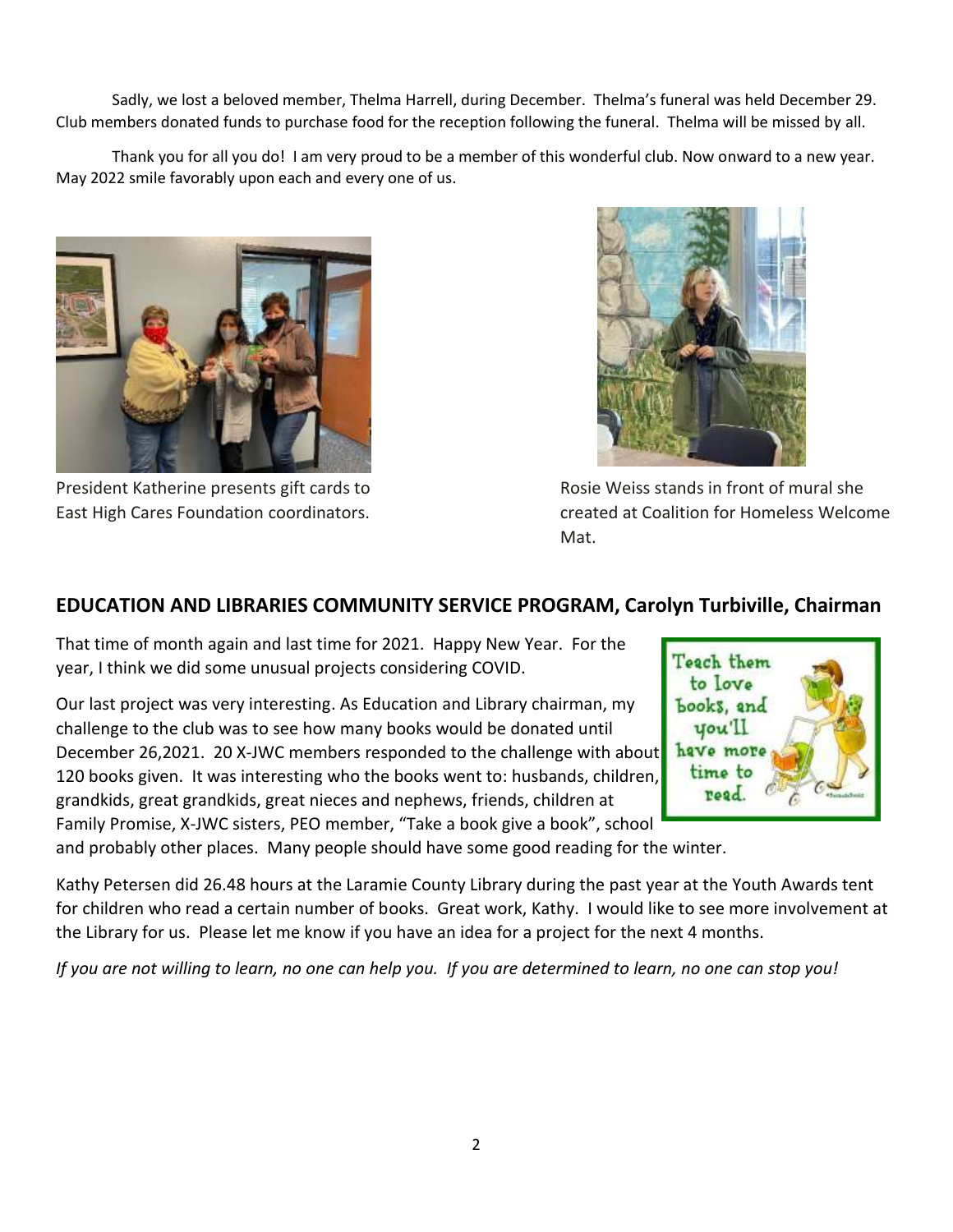#### **ENVIRONMENT COMMUNITY SERVICE PROGRAM, Jenny Mullin, Phyllis Salzburg, Chairmen**



**Christmas Lights** – Phyllis is still collecting Christmas lights. If you have lights to get rid of call her (421-1516) to pick them up or drop them off at her house, 5021 King Arthur Way.

**Recycling Challenge** -- In October X-JWC members were asked to keep track of how many plastic bags and bottles they reused, recycled and/or repurposed during the month. 15 club

members reported on their efforts at the end of October. 315 plastic bottles and 119 plastic bags were recycled by reporting members. Thanks to all who participated by reporting their numbers. Many more of course recycle every day so keep up the good work! In the winter report from our national Environment Community Service Program chairman, Wyoming was recognized as one of 13 states that participated in the Challenge.

**The High Plains Arboretum** -- The High Plains Arboretum is 62 acres of what was once woody plant research blocks as part of the 2,870 acre USDA Cheyenne High Plains Horticultural Research Station. From 1928 through the mid 1970's the research station's goals were to find, breed and release trees, shrubs and flowers that would survive in the challenging climate of the High Plains to further encourage settlement of the High Plains. With many successful plant introductions, it is one of the nation's important historic horticultural site. In 2007 138 acres of land was transferred back to City of Cheyenne for development of High Plains Arboretum and Roundtop Park. The Arboretum has a fascinating history. A spring field trip of interested members may be in order!

### **HEALTH AND WELLNESS COMMUNITY SERVICE PROGRAM**, **Nancy Krois, Chairperson** HAPPY NEW YEAR - 2022



**HUGE THANK YOU** to **Bev Campbell** and **All** who helped tie those crazy fleece blankets and finish quilt tops. WOW – Bev transformed challenging quilt tops into 26 wonderful quilts for the kids. And you all transformed pieces of fleece into 66 wonderful blankets for more kids. The Blankets project contributed \$1,168 in materials and 183 hours of labor into 92 blankets for the

Blankets for Laramie County Kids Plus 1 Final Salute Quilt for a veteran. The blankets went to Safehouse kids, foster care kids and emergency room kids. THANK YOU from the Blankets for Laramie County Kids and the Cheyenne Veterans Administration.

 **Big Thank You** to everyone who contributed to the **COAT and SOCKS** drive: 15 coats, 43 pairs of socks and 6 pairs of gloves were collected and given to our community - Coalition for the Homeless Welcome Mat and Needs Inc.

 As the NEW YEAR starts, let us review the **Prevention Activities** that positively contribute to our HEALTH. Major steps taken early may avert troubles or potential crises later in the year. Remember your life is precious to your loved ones and your buddies at XJWC.

- 1. Check your health insurance and **main Health Care Provider**(s). Is your information on them current and written down so that your loved ones can find the information in case of an emergency?
- 2. Are all your **IMMUNIZATIONS** current and as recommended by your Health Care Provider(s)? **HANDOUTS are AVAILABLE FOR YOU AT the JANUARY** meeting. **TALK** with your Health Care provider **WHEN YOU HAVE ANY CONCERNS** about **any** of them as they apply to you.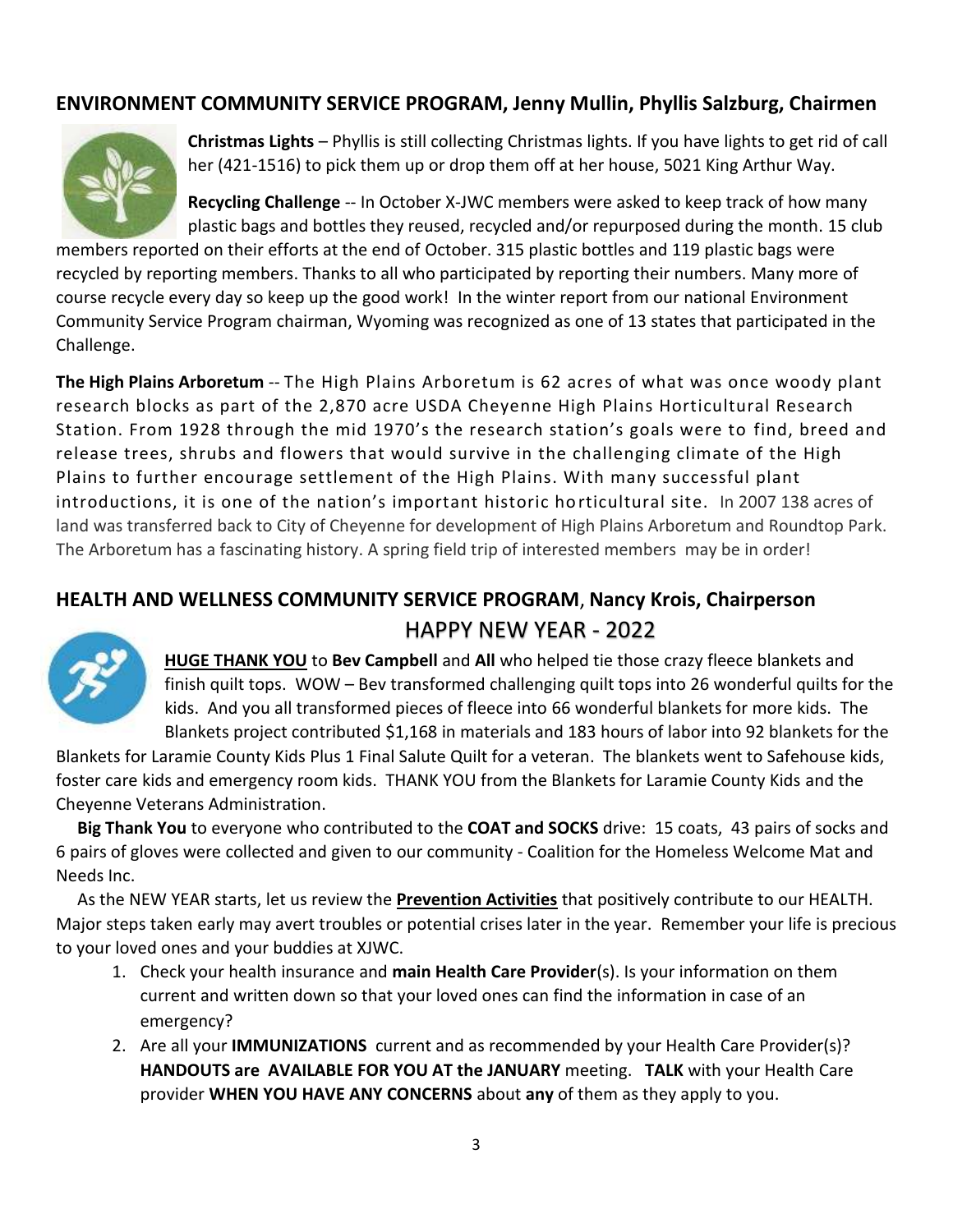- 3. How about the periodic procedures for prevention? PAP smears, Mammograms, Colonoscopies, etc. Sometimes they are unpleasant or bothersome, but illnesses are even more of a bother and far more serious.
- 4. Please take precautions during our Wyoming Winter. **HANDOUTS are AVAILABLE FOR YOU AT the JANUARY** meeting compliments of Sue Tardiff last year. Icy conditions can quickly result in a fall.

**May 2022 be filled with Love and Laughter.** Remember to **HUM** and **tickle that Vagus Nerve**.

#### **COMMUNITY IMPROVEMENT PROGRAM, Beverly Campbell, chairman**

The result of the vote taken to determine the number of projects the club will support was to support one project during the upcoming club year.

The result of the member vote on which three organizations to consider supporting was: MEALS ON WHEELS, K-9s FOR MOBILITY, AND CLIMB WYOMING. Providing the three organization are available to speak at the February meeting, we will ask that each organization speak for 10 minutes to share with us what their program does and how financial support would be used if they are selected. After the organizations have completed their presentation, the members will vote for one of the three.

**ESO, Norine Samuelson, Chairman** Get book reports to Norine as soon as possible! Report deadline is drawing near!

#### **MEMBERSHIP**

We mourn the loss of Thelma Harrell who passed away December 21 at the age of 89. We'll long remember her contagious laugh that always brought smiles to our faces. She helped us celebrate our birthdays as she presented cards each month and led a rousing rendition of Happy Birthday. She joined X-JWC in 2011, making every day of her membership memorable. We will miss her.



**Purple Day What a great**



 **Phyllis Duncan on Hat Day.**

**From Carolyn Turbiville** -- Thanks all of our members who contributed money and/or cookies for the lunch following Thelma's funeral. Everyone seemed very happy with it and I know the family really appreciated it. Most of the leftover food went to the family. The extra money collected will go to the X-JWC Community Improvement Project.